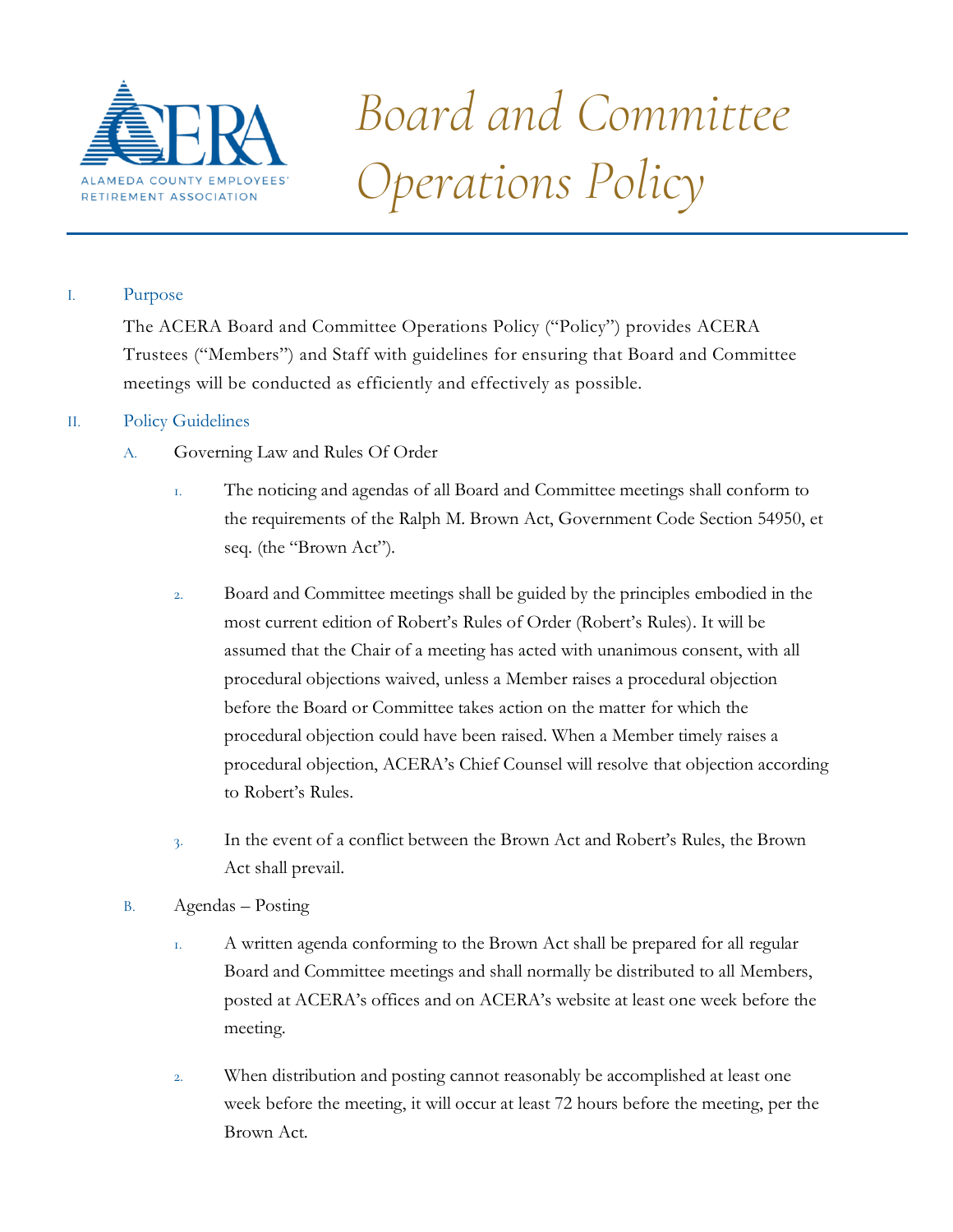- 3. Agendas for special meetings shall be posted at least 24 hours before the meeting and special notices shall be provided as required by Section 54956 of the Brown Act.
- 4. The general rule is that substantive matters within the Board or Committee's jurisdiction that are not on the posted agenda may not be discussed at a meeting. Some limited exceptions may apply from time to time and the Chief Counsel will advise the Board as to the applicability of such limited exceptions.
- 5. Outside of a properly noticed meeting, a majority of Members of the Board or a Committee shall not use a series of communications of any kind, directly or through intermediaries, to discuss, deliberate, or take action on any item of business that is within the subject matter jurisdiction of the Board or Committee.

## C. Board Meetings Agenda Content

The Board Meeting Agenda will generally include the following topics as necessary:

- 1. Call to Order
- 2. Roll Call
- 3. Public Comment
- 4. Consent Calendar
	- a. Report on Service Retirements
	- b. List of Deferred Retirements
	- c. List of Deceased Members
	- d. Approve Requests for up to 130 Bi−Weekly Payments to Re−Deposit Contributions and Gain Credit
	- e. Approve Uncontested Staff Recommendations on Disability Retirements and Death Benefits
	- f. Approve Uncontested Hearing Officer Recommendations for Disability Retirements and Death Benefits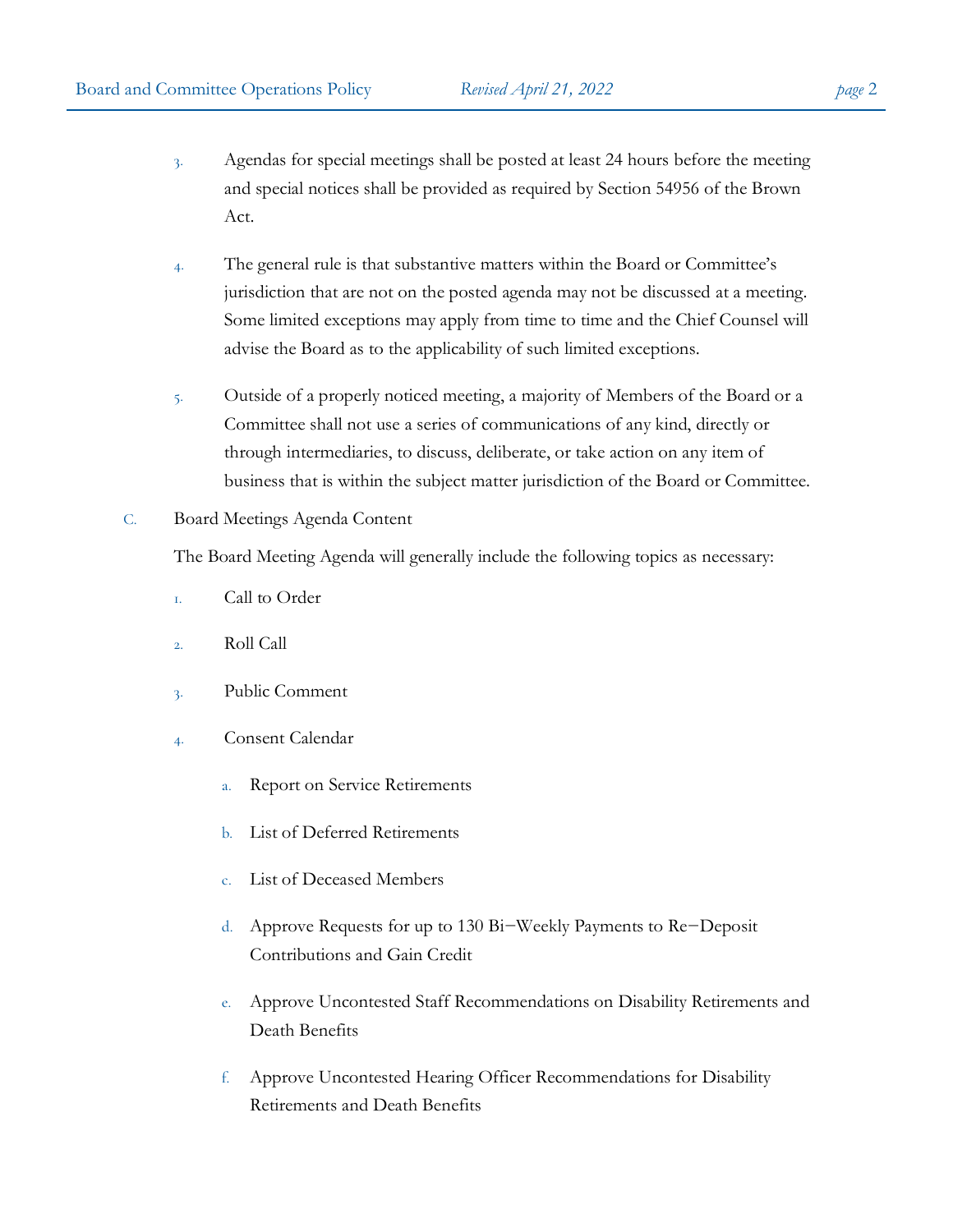- g. Approve Minutes of Board and Committee Meetings
- h. Miscellaneous
- 5. Contested Disability Retirements and Death Benefits
- 6. Committee Reports, Recommendations and Motions
- 7. New Business
- 8. Conference Reports
- 9. Announcements
- 10. Board Input
- 11. Establishment of Next Meeting
- 12. Closed Session
- 13. Report on Action Taken in Closed Session
- 14. Adjournment

The Board Chair may alter the agenda and order of business to the extent authorized by the Brown Act. If a Member objects to an alteration of the order of business, a two-thirds vote of the voting Members is required for the Board Chair to alter the order of business.

D. Committee Meetings Agenda Content

Committee Meeting will generally include the following topics:

- 1. Call to Order
- 2. Roll Call
- 3. Public Comment
- 4. Action Items
- 5. Information Items
- 6. Trustee Remarks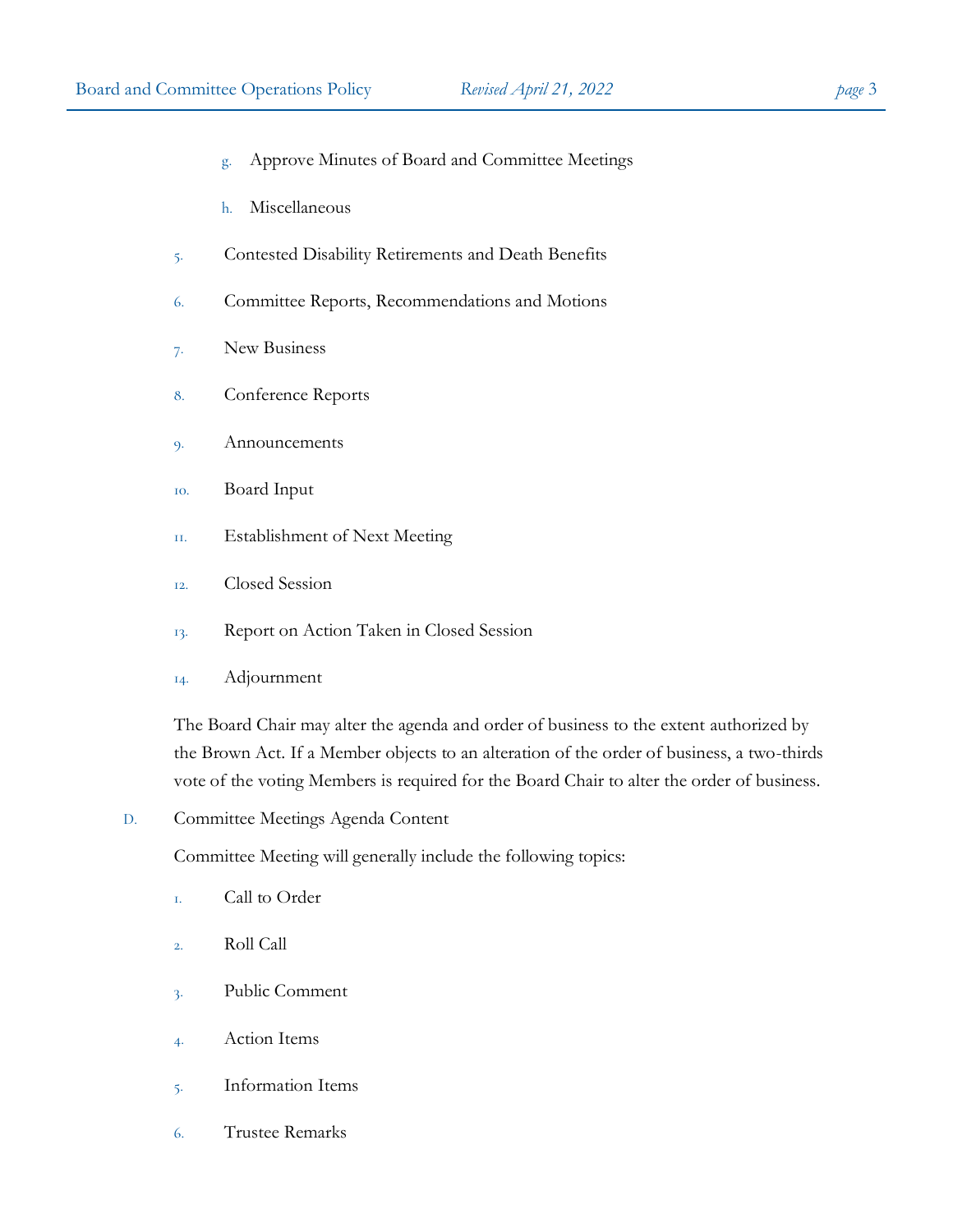- 7. Future Discussion Items
- 8. Establishment of Next Meeting
- 9. Adjournment

The Committee Chair may alter the agenda and order of business for Committee meetings to the extent authorized by the Brown Act. If a Member objects to an alteration of the order of business, a two-thirds vote of the voting Members is required for the Board Chair to alter the order of business.

E. Board And Committee Officers

At the first regular meeting in January, the Board shall elect one of its Members Chair, one of its Members Vice Chair, and one of its Members Second Vice Chair. The term shall be for either one year, or until their successors are duly elected and qualified.

- 1. The Chief Executive Officer (CEO) shall serve as Secretary to the Board.
- 2. The Chair of the Board shall:
	- a. Appoint Members to all ACERA standing and ad hoc Board Committees and in making such appointments shall whenever possible, appoint both elected and appointed Members to each Committee. The Chair may consider the need to:
		- 1) Maintain continuity in Committee membership,
		- 2) Rotate the composition of Committees to provide Members with diversified experience,
		- 3) Reflect a Member's area of interest and/or skill set, and
		- 4) Minimize conflicts of interest.
	- b. Remove and replace Committee Members so appointed;
	- c. Appoint a Chair and Vice Chair for each Committee of the Board;
	- d. Coordinate the preparation of the Board agenda with the CEO;
	- e. Chair meetings of the Board;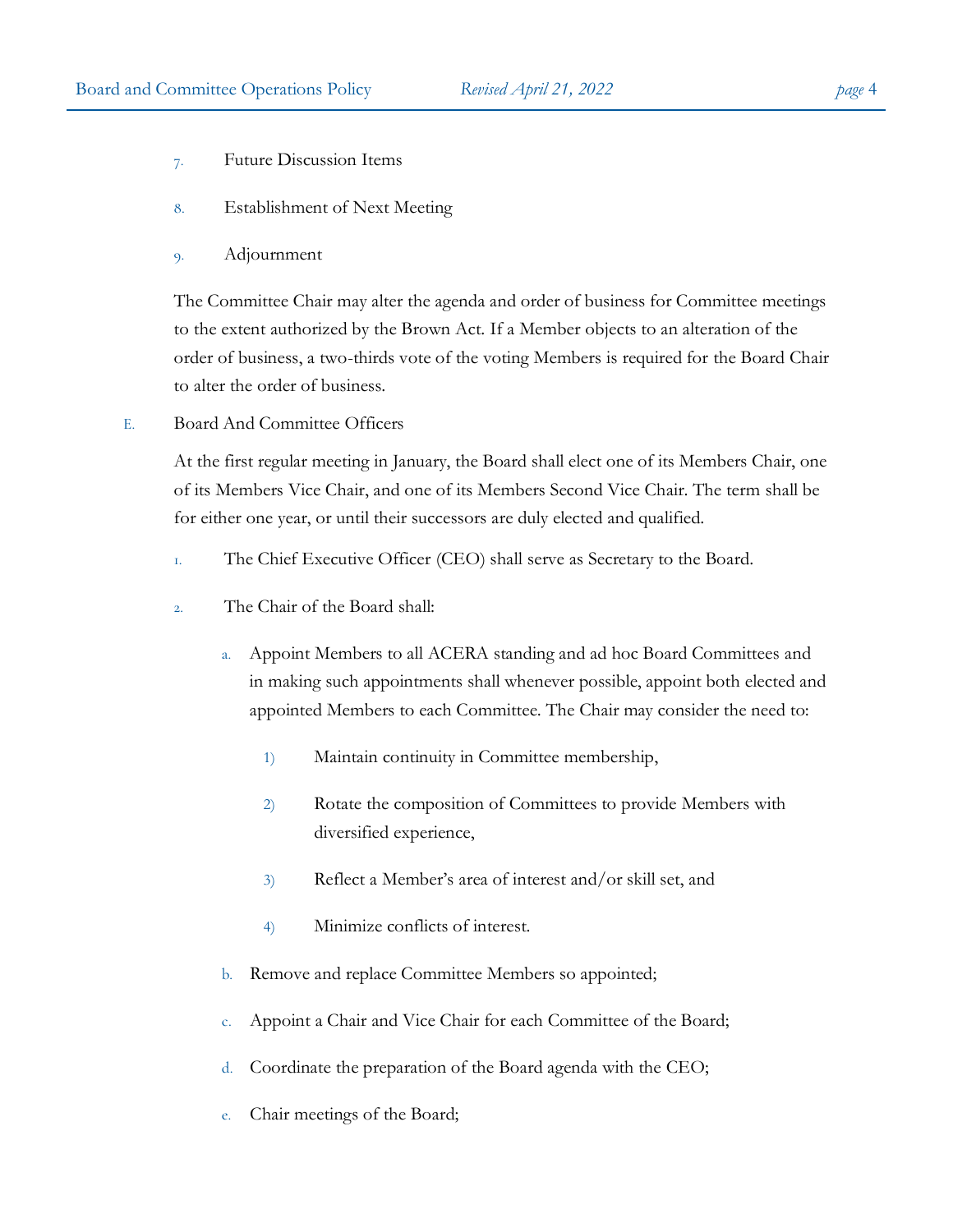- 
- f. Communicate with external parties in cooperation with the CEO;
- g. Coordinate the process for annually evaluating the performance of the CEO as prescribed in applicable Board policies;
- h. Coordinate the process in the event that the Board evaluates its own performance;
- i. Serve as a member of all Committees if any Committee member is absent.
- 3. If the Board Chair is unavailable or unable to carry out his or her duties, the First Vice Chair shall assume duties of Board Chair. If the First Vice Chair is unavailable or unable to carry out his/her duties, the Second Vice Chair shall assume the duties of the First Vice Chair.
- 4. In the event that an officer of the Board becomes ineligible or unable to complete his or her term, the following action shall be taken:
	- a. If said officer is the Chair, then the Vice Chair shall assume the Chair's position for the balance of the Chair's term, and a new Vice Chair shall be elected at the next regularly scheduled meeting;
	- b. If said officer is the Vice Chair, then the Board shall elect a new Vice Chair at the next regularly scheduled meeting; and
	- c. If said officer is the Second Vice Chair, then the Board shall elect a new Second Vice Chair at the next regularly scheduled meeting.
- 5. Officers may be removed from the Chair, Vice Chair, and Second Vice Chair positions by a two-thirds (⅔) vote of the entire Board (i.e., six members).
- F. Committee Procedures
	- 1. Standing Committees exist to assist the Board in fulfilling its charter and to apply more concentrated attention to specialized topics that impact the Board's effective management of ACERA. All actions taken by standing and ad hoc Committees are deemed to be advisory and must be approved by the Board before becoming effective.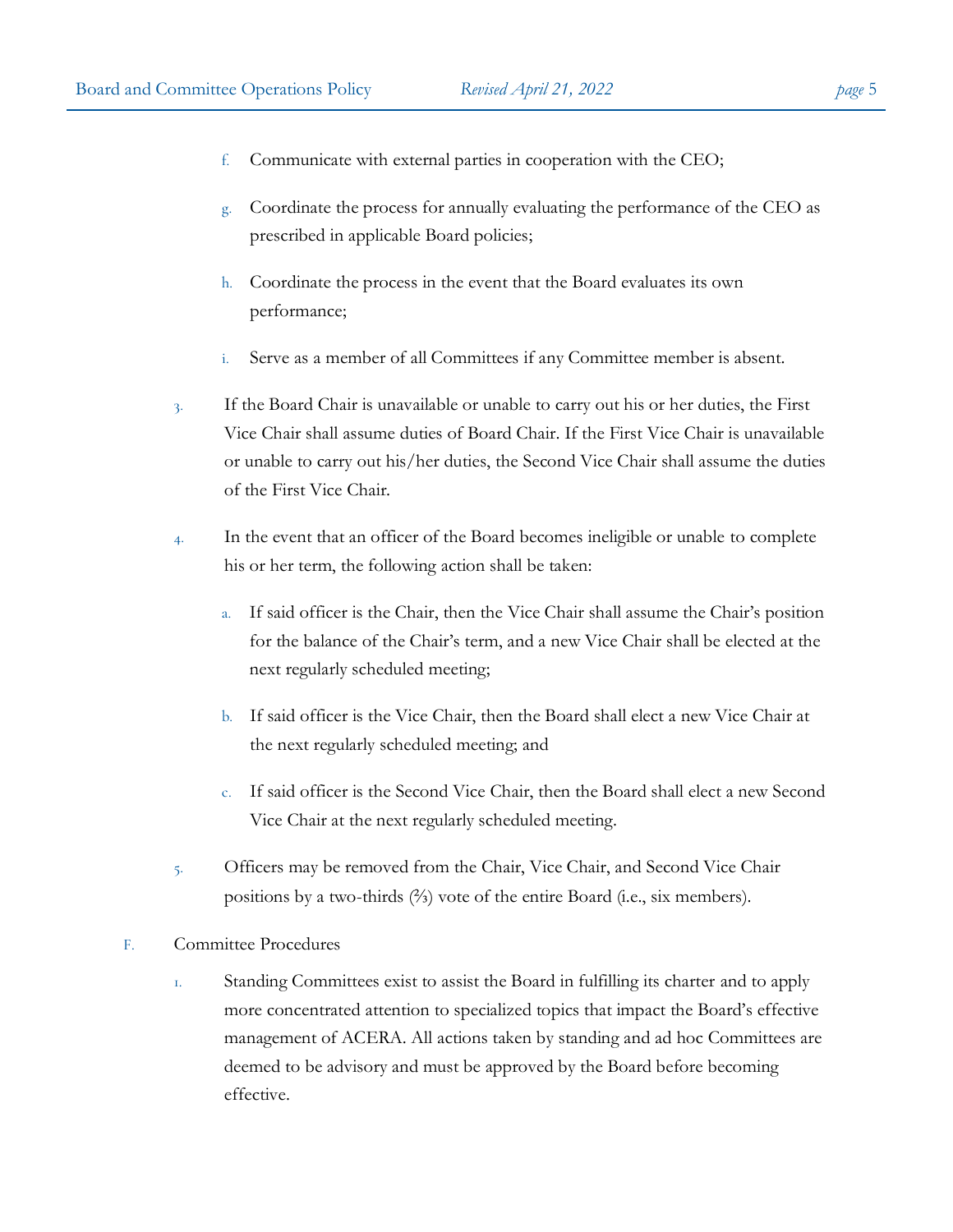- 2. The CEO shall assign a staff member to each standing and ad hoc Committee to serve as Staff Liaison and primary contact for the Committee Chair and Committee Members with respect to the work of the Committee.
- 3. At their first meetings each year, the Retiree, Investment, and Operations Committees shall establish a schedule of meetings for the rest of the year. The other Committees will establish meetings as needed.
- 4. The Committee Chair may cancel or reschedule a meeting if it is apparent that there will not be a quorum or there are insufficient issues to warrant a meeting. Attempts will be made to provide all Committee Members with at least one week's notice of the cancelled or rescheduled meeting.
- 5. Each Committee (including ad hoc Committees upon creation) shall, in consultation with its Staff Liaison, adopt a charter outlining its purpose, responsibilities and meeting frequency.
- 6. Each year, staff liaisons shall prepare a draft work plan for the following year containing proposed monthly agenda items for their standing Committees and incorporating ACERA's ongoing cyclical workload requirements and any budget and business plan instructions received. A proposed work plan shall be submitted to each Committee at the first or second scheduled meeting of the New Year for review and modifications. Committee work plans can be modified throughout the year as needed.
- 7. Each Committee Chair shall be responsible for:
	- a. The efficient operation of the Committee,
	- b. Facilitation of the work outlined in the Committee Charter and prioritized in the Committee work plan,
	- c. Retaining focus primarily on policy and oversight while allowing management to carry out the day−to−day implementation of Board and Committee policy, and
	- d. Coordinate Committee activities with the Staff Liaison.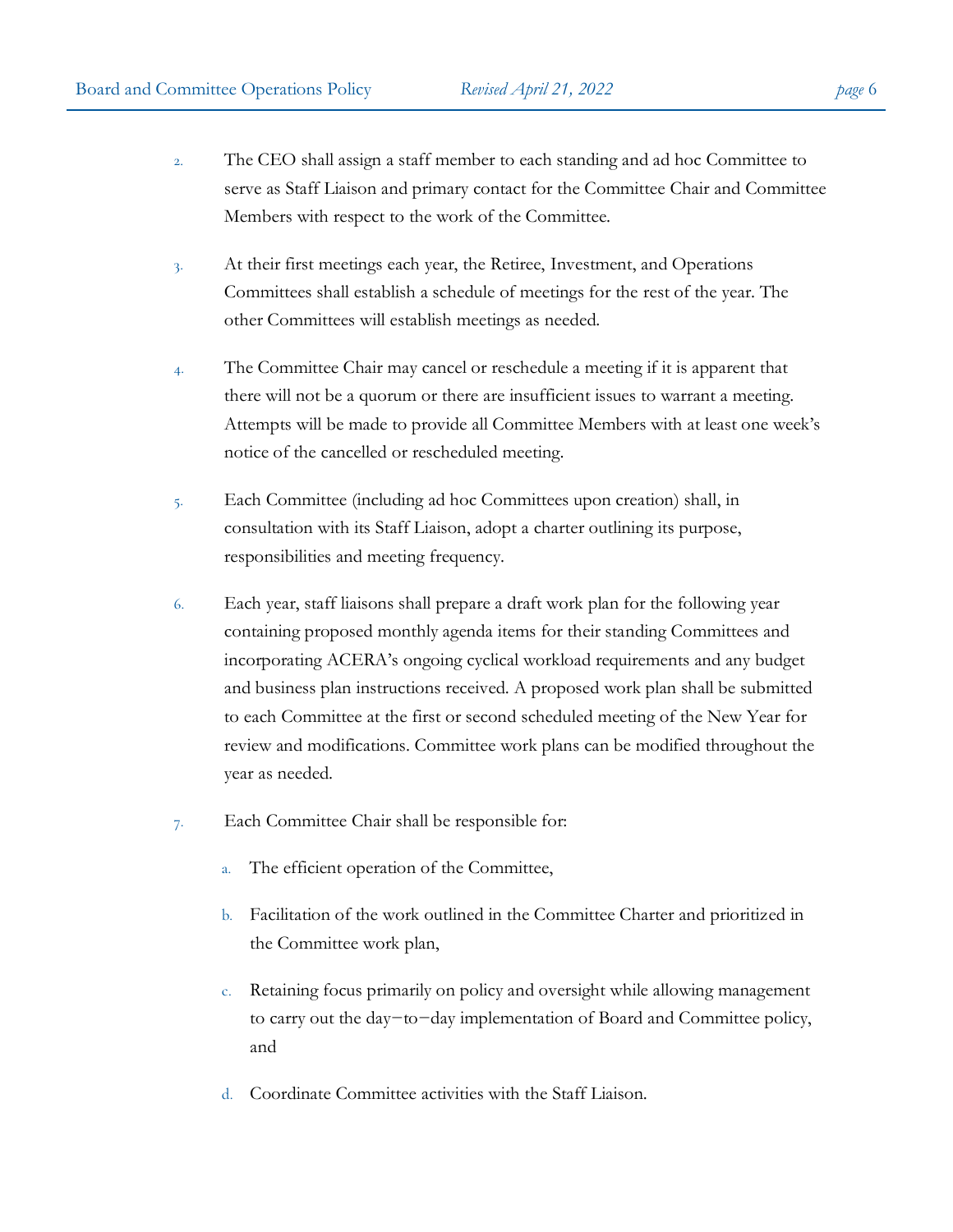- 8. In the event a Committee Chair is absent or the position is vacant, the Committee Vice Chair shall preside over meetings of the designated Committee. In the event the Committee Chair and Vice Chair are both absent the Board Chair, or a Board Vice Chair will preside over the designated Committee. If the Committee Chair and/or Vice Chair positions are vacant, the Board Chair shall appoint a new permanent Committee Chair and/or Vice Chair.
- G. Quorum and Voting
	- 1. The Board is composed of nine (9) Members, plus an Alternate Safety Member, and an Alternate Retired Member. A majority of the Members of the Board constitutes a quorum and a quorum of the Board is required to take action.
	- 2. Committees shall be composed of no more than five (5) Members, except the Investment Committee and the CEO Succession Committee which shall be composed of the full Board. A majority of the Members of a Committee constitutes a quorum of that Committee and a quorum is required for the Committee to take action.
	- 3. Any motion passed or business transacted at a Board or Committee meeting must be approved by a majority of the Members present and voting, except as otherwise provided by law. A Member who abstains is not considered present and voting, but remains present for purposes of a quorum.
	- 4. For the purposes of determining the voting rights of the Alternate Seventh Member and the Alternate Eighth Member, a Member can be "absent" for a particular agenda item. A Member who leaves the boardroom during an in-person meeting or who disconnects from a video-conference meeting is "absent" for that agenda item. Alternatively, a Member can irrevocably declare themselves "absent" with respect to a particular agenda item for the purpose of allowing the appropriate Alternate to vote in their place.
	- 5. The Alternate Seventh Safety Member shall be counted towards a quorum and may vote only in the event the following Members are absent:
		- a. Second Member, or
		- b. Third Member; or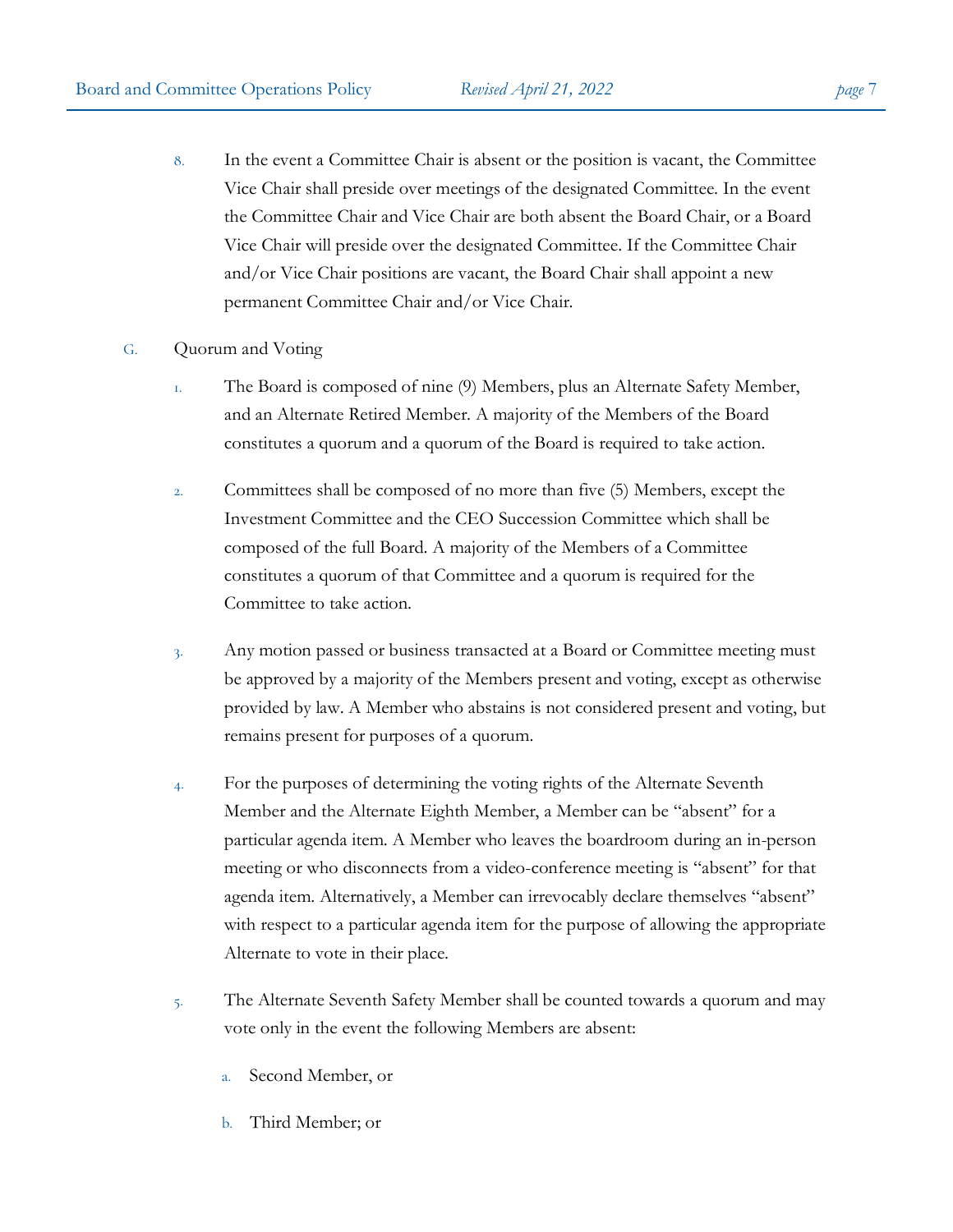- c. Seventh Member; or
- d. Both the Eighth and the Alternate Eighth Members.
- 6. The Alternate Eighth Retired Member shall be counted towards a quorum and may vote only in the event the following members are absent:
	- a. Eighth Member; or
	- b. Both the Second and Third Members; or
	- c. Both the Second and Seventh Members; or
	- d. Both the Third and Seventh Members.<sup>1</sup>
- H. Public Comment
	- 1. Every agenda for a regular Board or Committee meeting shall provide members of the public an opportunity to address the Board or Committee at each meeting on any item under the subject matter jurisdiction of the body. Public Comment appears on the agenda immediately after Roll Call, but it is within the meeting Chair's discretion to allow or require public comment on particular agenda items when those items are discussed by the Board.
	- 2. With respect to any agenda item, the public shall be given the opportunity to comment before or during the Board or Committee's consideration of the item, including closed session items prior to adjournment into closed session.
	- 3. Where a member of the public raises an issue not on the agenda, no debate or action may be taken at that meeting. However, Members of the Board or Committee or staff present may
		- a. provide a brief response or ask a question,
		- b. provide a reference to staff or other resources for factual information, or

<sup>1</sup> If two of the Second, Third and Seventh Members are absent from a meeting, they are both still considered absent even if the Alternate Seventh Member is present and voting. Thus, if two of those members are absent, the Alternate Seventh Member and the Alternate Eighth Member may vote.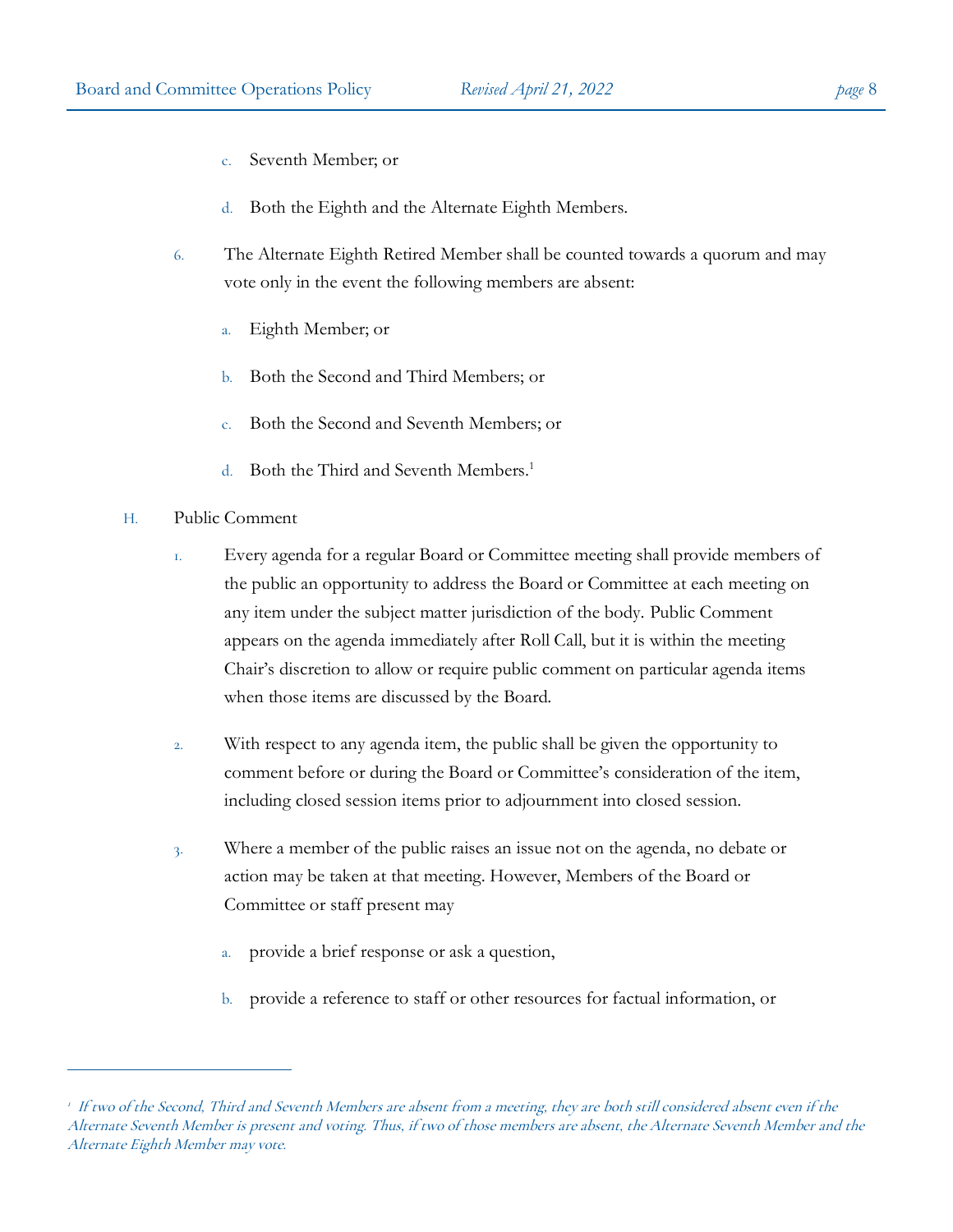- c. direct staff to place the issue on a future agenda.
- 4. The duration of any public comment shall normally be no longer than four (4) minutes per speaker, but the Chair of the meeting may allow for longer public comment.
- I. Attendance And Participation At Board And Committee Meetings
	- 1. Members agree to make every reasonable effort to attend all meetings of the Board and of Committees on which they serve. All Members are free, but not obligated, to attend any Committee meeting. All Members may participate in Committee deliberations, but only Committee Members may vote on matters before the Committee, unless a quorum of the Board is present, and then Board voting rules apply.
	- 2. If a quorum of the Board attends and participates in a Committee meeting as more than observers, the meeting will be a full Board meeting. The following Committee rules will nevertheless continue to operate for those meetings:
		- a. The Committee Chair will continue to run the meeting.
		- b. The actions of the Committee will still be subject to approval by the full Board.
	- 3. Alternate Members
		- a. An Alternate Member shall have the same responsibilities and access to a closed session of the Board or a closed session of a Committee, as a Board Member whether or not the Second, Third, Seventh or Eighth Board Members are present.
		- b. Alternate Members may replace absent Committee Members, participate in Committee meetings and vote on motions, in accordance with Board rules on replacing absent members.
		- c. Alternate Members may not hold office on the Board or Committees. An Alternate Member, who replaces an absent Board Member who is also an officer, does not become an officer as a result.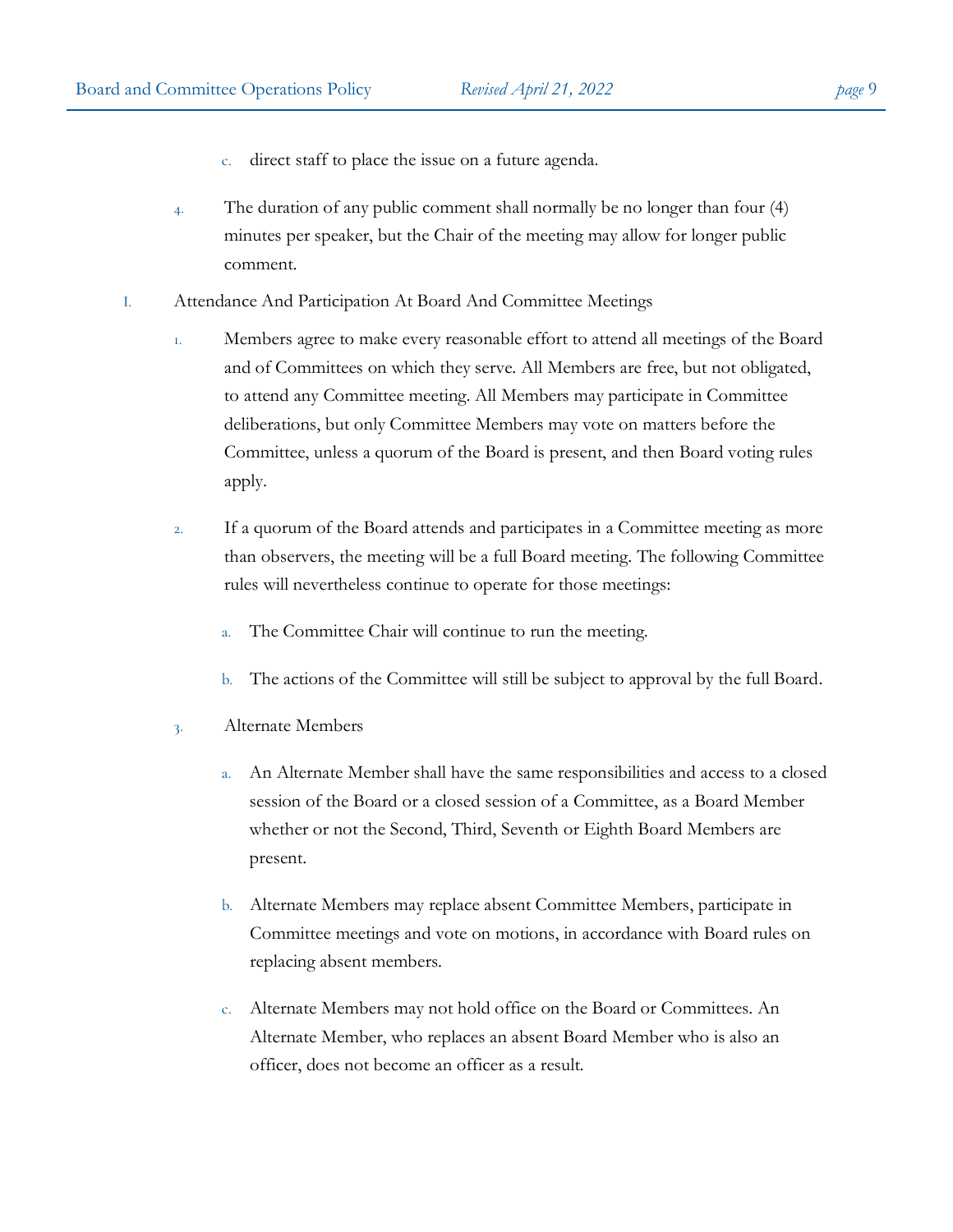- 4. Compensation and Reimbursement
	- a. Eligibility for compensation for the Fourth, Fifth, Sixth, Eighth (including Alternate), and Ninth Members (Cal. Gov. Code §§31521, 31520.5) for Committee attendance does not require membership on the Committee.
	- b. Reimbursement to employers of Elected Members. (See Voluntary Elected Member Employer Reimbursement Policy.)

## J. Minutes

- 1. The Secretary is responsible for preparation of the Board minutes and the Staff Liaison is responsible for Committee minutes.
- 2. The person responsible for minutes shall record the following in the minutes:
	- a. The time and place of each meeting of the Board or Committee.
	- b. The names of Members present.
	- c. All official acts taken listing the motion and the first and second (a first and second may, but need not, be listed for actions taken in closed session).
	- d. The individual votes of every Members present for all actions taken.
	- e. Describe with sufficient detail any actions taken by the board or Committee including pertinent discussions.
	- f. Brief references to non-action or information items; and
	- g. Include direct instructions to Staff by the Chair.
- 3. Approval of Minutes
	- a. If a Committee meets in at least ten days before a Board meeting, the Staff Liaison and Committee Chair will finalize the Committee minutes in sufficient time to be distributed to the Board no later than three days before the next scheduled Board meeting.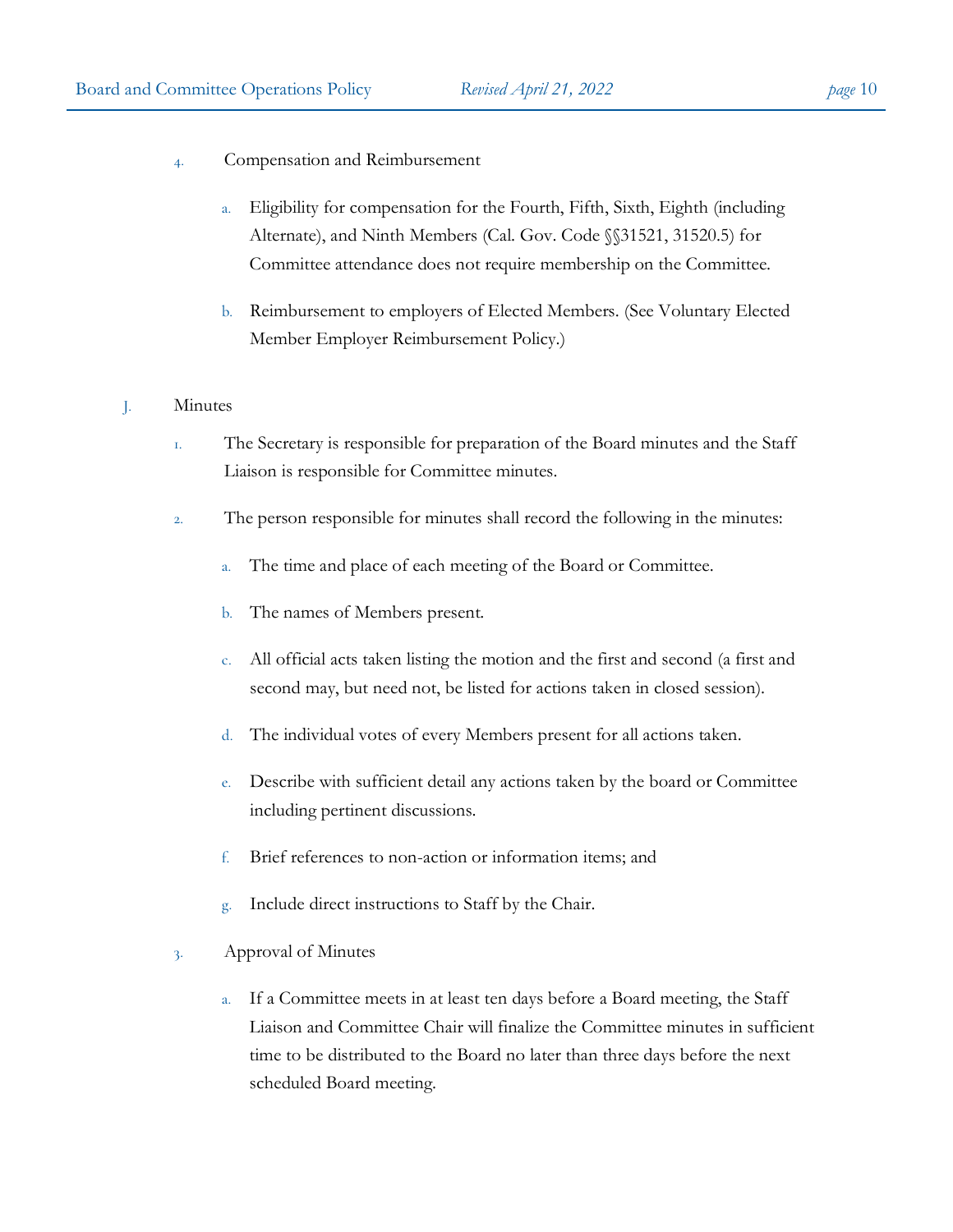- b. If a Committee meets less than ten days before the next Board meeting, the Committee Chair will provide a summary of the Committee meeting to the Board at the Board meeting that week. The minutes will be presented to the Board for review and adoption at the next scheduled Board meeting.
- c. Staff Liaison will present draft minutes to the Committee Chair at least three days before they must be presented to the Board, according to the deadlines stated above. If the Committee Chair does not respond, the Staff Liaison will distribute the draft minutes to the Board, according to the deadlines above.
- K. Pattern And Dates Of Board Meetings
	- 1. Regular meetings of the Board of Retirement shall be held on the third (3rd) Thursday of each month at 2:00 p.m. at ACERA's office in Oakland, California. The Board Chair may approve any revisions to the date, time, or venue.
	- 2. Special meetings of the Board of Retirement may be called at any time by the Chair or a majority of all the Members of the Board subject to the provisions of Government Code Section 54956. Notice of not less than twenty−four (24) hours shall be given to each Board Member, media outlets requesting notice, and provided on the ACERA website.
	- 3. In the fall of each year, ACERA may hold its Board of Retirement Offsite Retreat which may include an evaluation of the budget and Business Plan for the current and following years, discussion with senior management staff and such educational and informational presentations as deemed appropriate.

### L. Standing Committees

The Standing Committees of the Board are as follows:

- 1. Retirees
- 2. Investment
- 3. Governance
- 4. Operations
- 5. Actuarial